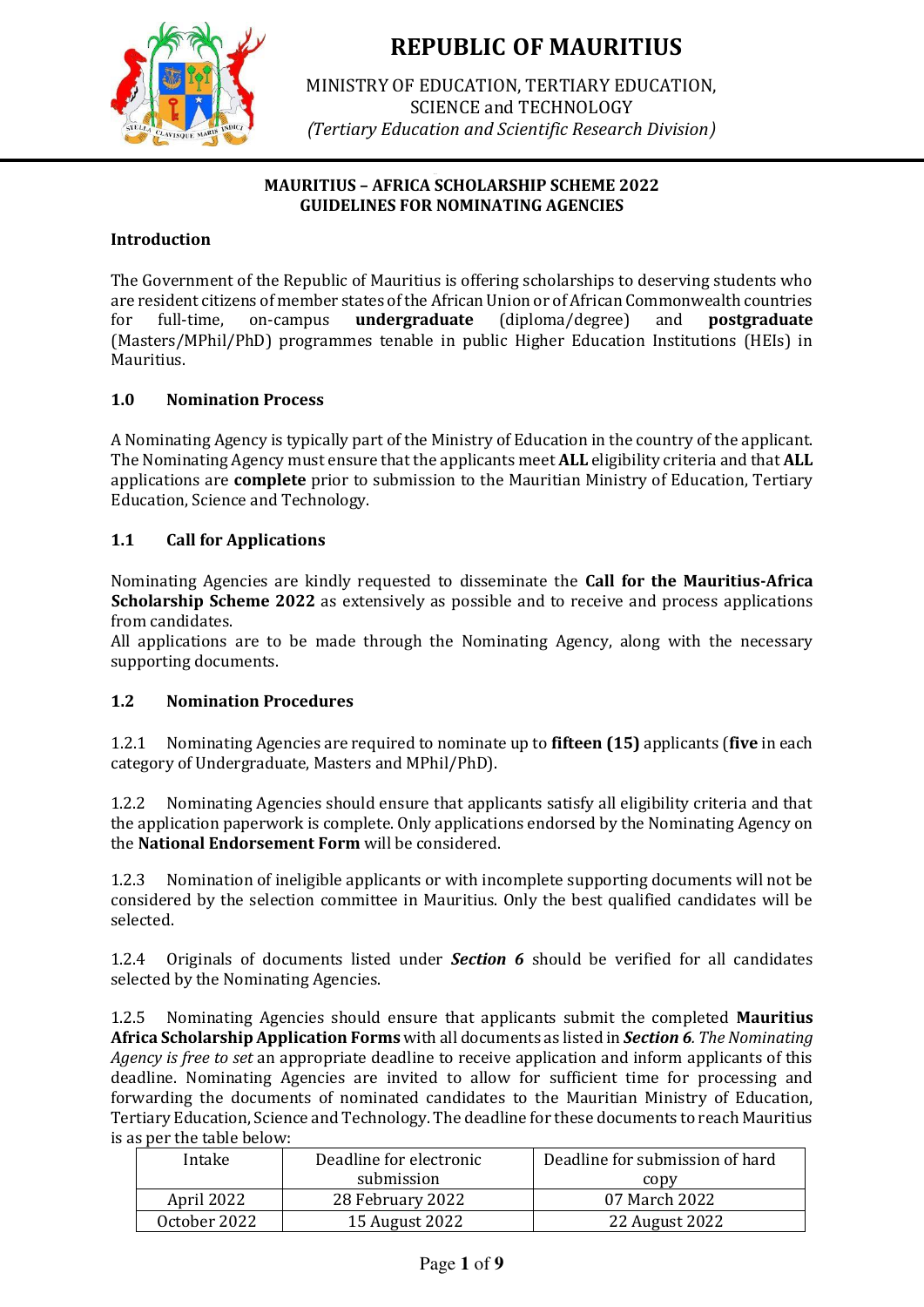

MINISTRY OF EDUCATION, TERTIARY EDUCATION, SCIENCE and TECHNOLOGY (*Tertiary Education and Scientific Research Division*)

# **1.3 Deadlines for receipt of nomination lists in Mauritius**

1.3.1 The Nominating Agency is kindly requested to email scanned copies of all documents of up to FIFTEEN (15**)** eligible candidates (five in each category of undergraduate, Masters and MPhil/PhD) to studymauritius@govmu.org at latest **28 February 2022** for the April intake and **15 August 2022** for the October intake and then dispatch/courier the complete paper applications directly to:

#### **The Senior Chief Executive, Ministry of Education, Tertiary Education, Science and Technology (Attn: Tertiary Education and Scientific Research Division), Level II, MITD House, Pont Fer, Phoenix 73544, Republic of Mauritius**

1.3.2 Nominating Agencies should take necessary measures to ensure that all the application forms and hard copies of supporting documents reach the Ministry of education by the set deadlines. Originals of educational qualifications should **NOT** be sent by post but have to be produced by the successful candidates on arrival in Mauritius.

1.3.3 The Ministry of Education, Tertiary Education, Science and Technology will **NOT** accept nominations that are received **after set deadlines.**

# **1.4 Application Enquiries**

Nominating Agencies are invited to assist applicants who may contact them to obtain details on the application procedure.

# **2.0 Application Procedure**

# **2.1 The Application Form**

The application form can be downloaded from the following websites: <https://education.govmu.org/Pages/Mauritius-Africa-Scholarships-2020.aspx> [o](http://ministry-education.govmu.org/)r [http://highereducationmauritius.com](http://highereducationmauritius.com/) 

# **2.2 Application to the Higher Education Institutions (HEIs)**

2.2.1 All applicants must have applied for at least one full-time on-campus programme at a public HEI of their choice (listed under *Section 7).* This application must be made as soon as the HEIs open their application windows on their respective websites.

### 2.2.2 An application may either be accompanied by:

(a) a *conditional offer (letter of admission)* from the applicant's chosen Mauritian public HEI; **OR**

(b) an *acknowledgement notice* from a Mauritian public HEI that the application for a seat has been made and the appropriate application fee has been paid.

2.2.3 Additionally, an application for postgraduate programme must be accompanied by a study/research plan and, for MPhil/PhD, the name of the proposed supervisor(s) in Mauritius.

2.2.4 ALL candidates must submit the fully completed **Application Form** and documents listed under *Section 6* as part of their application to their local Nominating Agency.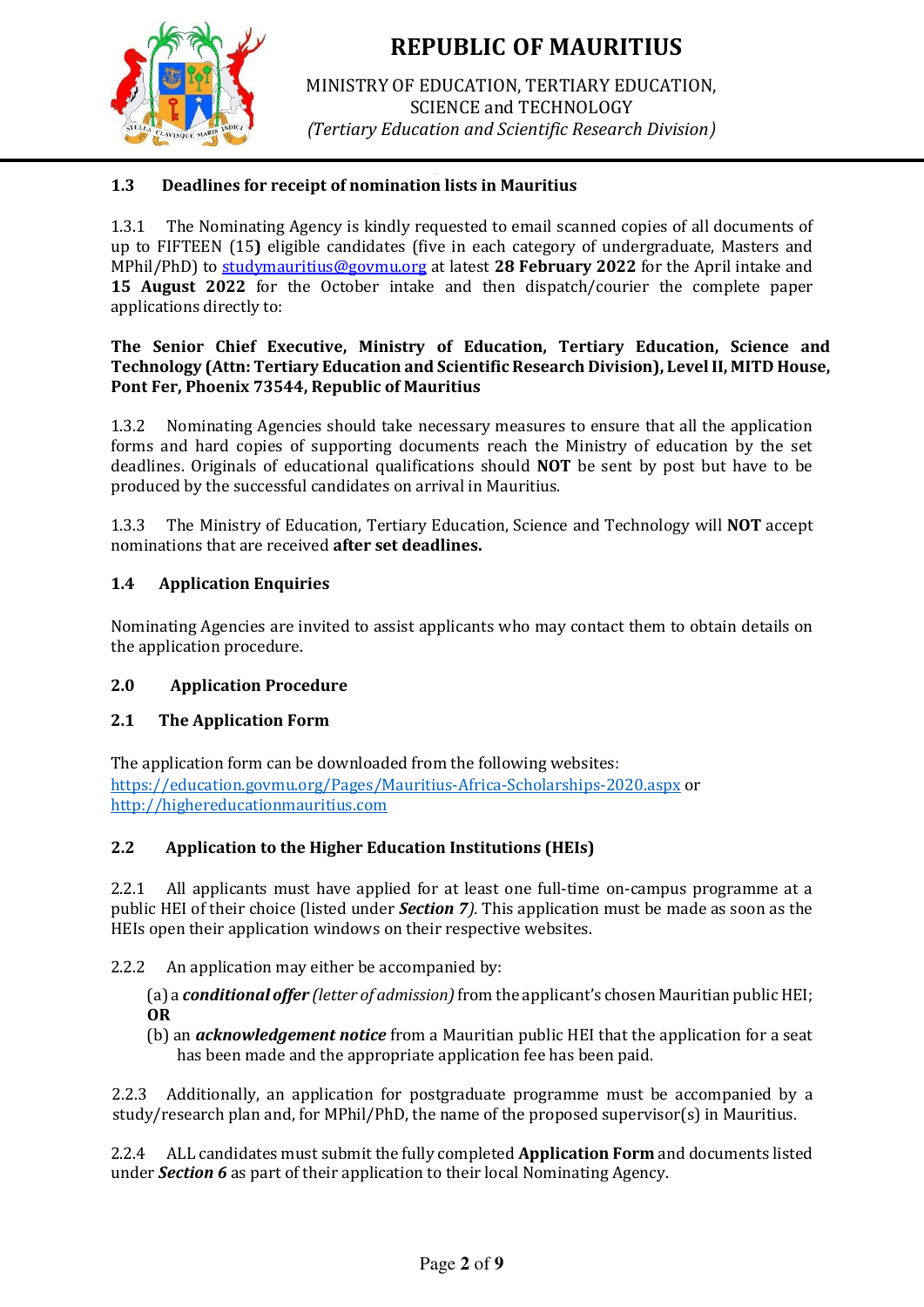

MINISTRY OF EDUCATION, TERTIARY EDUCATION, SCIENCE and TECHNOLOGY (*Tertiary Education and Scientific Research Division*)

### **Note:**

- 1) Non-submission of the documents as mentioned above, or incorrect or incomplete filling of the application form will result in disqualification of the applicant.
- 2) The Declaration in *Section 4* of the Application Form must be signed by the applicant.
- 3) Certified copies of academic certificates and transcripts, if not in French or in English, must be submitted along with a certified translation in either one of these two languages.
- 4) Applicants should indicate in *Section 3* of the Application Form the title of up to three (3) courses along with their course codes or proposed research, to which they have been admitted or for which they have submitted an application.

### **3.0 Eligibility Criteria of Candidates**

#### **3.1 Nationality**

Candidates must be resident citizens of your country.

#### **3.2 Age Limit**

3.2.1 For undergraduate programmes, applicants should be above 18 years of age and should not have reached their 26th birthday by 22 August 2022. 

3.2.2 For Master's programmes, applicants should not have reached 35 years and for MPhil/PhD programmes, applicants should not have reached 40 years by 22 August 2022.

#### **3.3 Required Qualifications**

#### 3.3.1 **Qualification requirements to be eligible for Diploma Programme**

#### Candidates must have:

#### Either

(i). A minimum of five (5) credits at School Certificate (S.C), or General Certificate of Education (G.C.E) 'O' Level or International General Certificate of Secondary Education (IGCSE), inclusive of a credit in English Language or acceptable evidence of proficiency in English Language ( as per note (d) below).

Or (ii). Five (5) 'O' Level passes awarded by any other approved examining body deemed to be equivalent to (i) above, inclusive of a pass in English Language or acceptable evidence of proficiency in English Language (as per note (d) below).

Or

(iii) Qualification equivalent to (i)

Note:

- (a) A pass in English at A level will be acceptable in lieu of English Language at 'O' Level.
- (b) A pass at subsidiary level and/or 'A' Level or equivalent will be acceptable in lieu of a pass at 'O' Level as per (i) and (ii) above.
- (c) Some diploma programmes may have higher qualification requirements than (i) and (ii) and applications will be considered only for candidates meeting the minimum requirements of these programmes.
- (d) In case the language of instruction for the qualifying examination is not English, the candidate will have to provide a valid TOEFL test result with a minimum score of 550 (paper based) or 213 (computer based) or 79 (internet based) or IELTS with a minimum score of 5.5 or an acceptable proof of English Language proficiency.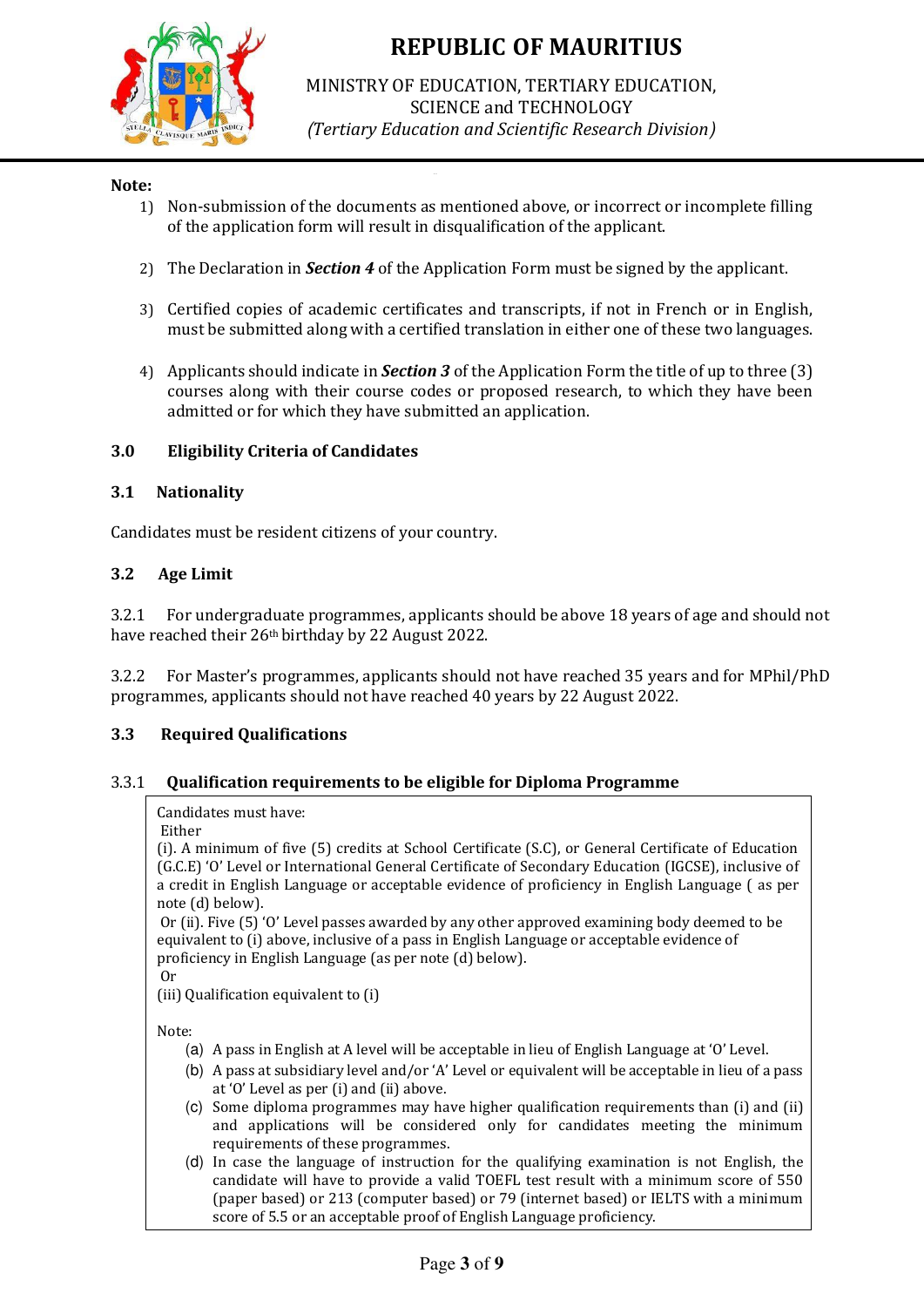

MINISTRY OF EDUCATION, TERTIARY EDUCATION, SCIENCE and TECHNOLOGY (*Tertiary Education and Scientific Research Division*)

## 3.3.2 **Qualification requirements to be eligible for Undergraduate degree Programme**

Candidates should have successfully completed end-of-secondary schooling and should satisfy the minimum grade requirements as indicated below:

(i) at least 21 points at GCE A-Level which will be computed on the basis of the following grades obtained in three Principal subjects: A+=10, A=9, B=8, C=7 & D=6; **OR**

(ii) at least an overall average of 60% or an overall average of 12/20; **OR**

(iii)qualification equivalent to (i) or (ii) above.

Note:

- 1. Candidates already holding an undergraduate degree will not be considered
- 2. In case the language of instruction for the qualifying examination is not English, the candidate will have to provide a valid TOEFL test result with a minimum score of 550 (paper based) or 213 (computer based) or 79 (internet based) or valid IELTS with a minimum score of 5.5 or an acceptable proof of English Language proficiency.

### 3.3.3 **Qualification requirements to be eligible for Postgraduate Programmes**

3.3.3.1 For Master's degree the applicants should have successfully completed an undergraduate degree with:

i.at least an upper second class from a recognized higher education institution; **OR** ii.a GPA / CPA greater than 60% from a recognized higher education institution; **OR** iii.alternative qualifications acceptable to the Ministry.

3.3.3.2 For PhD programme: a first class undergraduate degree from a recognised University or an MPhil and meeting the requirements of the awarding body.

3.3.3.3 For MPhil / PhD programme: A recognised undergraduate degree with at least an upper second class degree (or CPA / GPA greater than 60%) and preferably with a masters' degree.

The onus to provide an equivalence of qualifications rests upon the applicants.

**Note:** 

- i. Candidates should submit their detailed study/research plan (of about 750 words for Master's and 1500 words for PhD) along with their application.
- ii. Candidates applying for doctoral studies must provide the name and written acceptance of their proposed supervisor(s). PhD applicants are requested to contact potential supervisors on the link/emails provided at **section 8.3**.

3.3.4 Self-financing African students already studying in Mauritius are **NOT** eligible to apply for the same programme level where they are currently studying under this Scholarship Scheme.

### **3.4 Nominations by the Agency shall not be made for:**

- Top-up degree programmes;
- Foundation programmes;
- Part-time courses; or
- Distance Education programmes;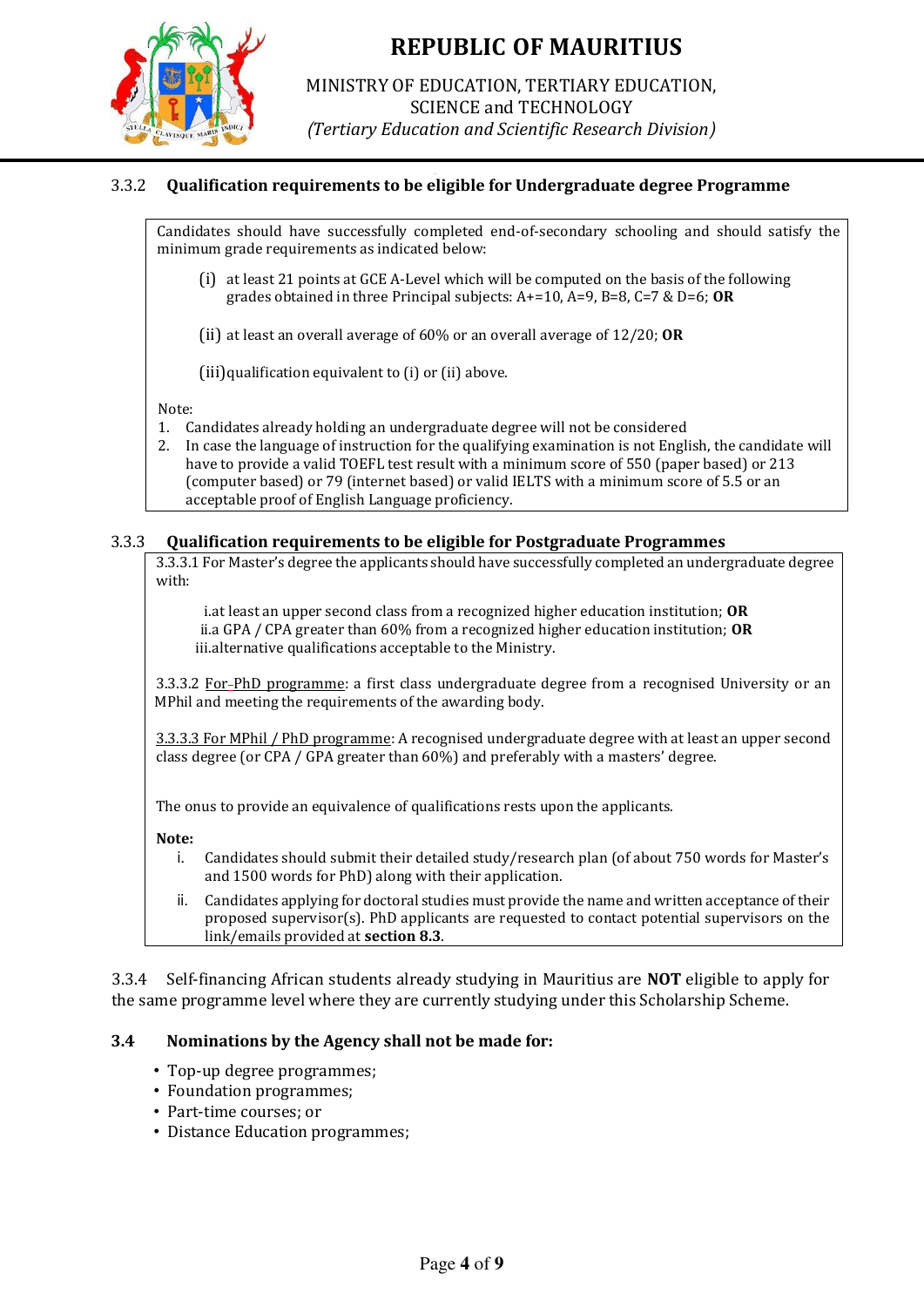

MINISTRY OF EDUCATION, TERTIARY EDUCATION, SCIENCE and TECHNOLOGY (*Tertiary Education and Scientific Research Division*)

## **4.0 Shortlisting by the Nominating Agency and Evaluation Process.**

- **4.1** After receiving applications, Nominating Agencies may:
	- **1** select and nominate up to **fifteen (15)** candidates (**five** in each category of undergraduate, Masters and MPhil/PhD);
	- **2** endorse them on the National Endorsement Form; and
	- **3** subsequently transmit the application forms and National Endorsement Form to the Ministry of Education, Tertiary Education, Science and Technology of Mauritius**.**

**4.2** To be eligible for the Scholarship, your candidates should have your endorsement on both the Application Form and on the National Endorsement Form.

### **4.3 Selection of candidates for the Scholarship**

1. Selection of candidates for the Scholarship will be based on merit;

2. The list of successful applicants for each Member State will be communicated to their respective Nominating Agencies and a communiqué will be placed on the Mauritian Ministry of Education's website once the selection process has been completed; and

3. The Ministry of Education in Mauritius will, thereafter, issue the successful applicants with a scholarship Agreement Form which is to be signed and submitted to the Mauritian Ministry of Education, upon appointment, **within two (2) weeks** of their arrival in Mauritius.

**4.4** The Ministry of Education, Tertiary Education, Science and Technology of Mauritius reserves the right to cancel or suspend this Call or not to offer scholarship(s) as a result of this Call for Applications.

**4.5** Nominating Agencies are kindly requested to advise applicants that they have been nominated for a scholarship as soon as they have been officially so informed by the Government of Mauritius. For this purpose, Nominating Agencies must clearly indicate their contact details (including email address) on the completed **National Endorsement Form.**

### **5.0 Financial Conditions of the Scholarship**

### **5.1 Tuition fees and course-related costs**

5.1.1 This scholarship provides for annual payment of tuition fees and other studies-related costs (e.g. general/annual fees and miscellaneous fees, etc) as per grid below:

| <b>SN</b>                                                                                   | <b>Beneficiaries from</b> | <b>Applicable Rate</b> | Tuition Fee paid up |  |
|---------------------------------------------------------------------------------------------|---------------------------|------------------------|---------------------|--|
|                                                                                             |                           |                        | tο                  |  |
|                                                                                             | <b>SADC Countries</b>     | Local Fees             | MUR100,000          |  |
| n                                                                                           | Non-SADC Countries        | International Fees     | MUR160,000          |  |
| $\ell_{\text{max}}$ and $\ell_{\text{max}}$ and $\ell_{\text{max}}$ and $\ell_{\text{max}}$ |                           |                        |                     |  |

(as at 30 November 2021, 1 USD = MUR 43.61)

5.1.2 Awardees will **NOT** be allowed to transfer to another HEI or shift course of study once they have been granted the Scholarship.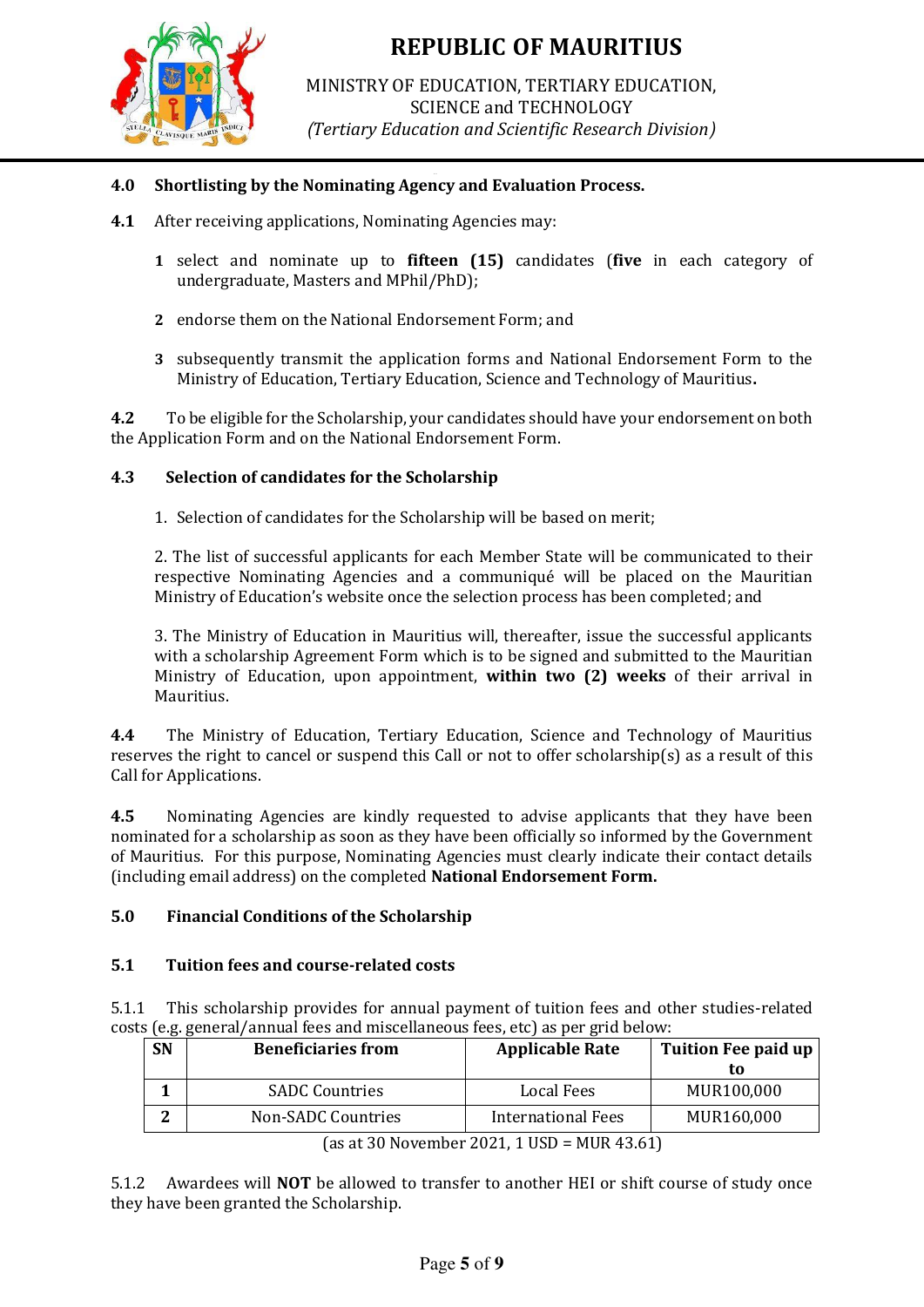

MINISTRY OF EDUCATION, TERTIARY EDUCATION, SCIENCE and TECHNOLOGY (*Tertiary Education and Scientific Research Division*)

5.1.3 Tuition fees and other studies-related costs in excess of the amounts mentioned above shall be borne by the awardee.

5.1.4 The costs incurred for any examination re-sit or repeat of any academic year will be borne by the student.

5.1.5 The scholarship will be for a maximum duration as indicated in the table below or the minimum course duration whichever is lesser.

| SN | <b>Programme of Studies</b> | <b>Maximum Duration</b>                                           |  |
|----|-----------------------------|-------------------------------------------------------------------|--|
|    | Undergraduate Diploma       | Three (3) years                                                   |  |
|    | Undergraduate Degree        | Four (4) years                                                    |  |
| 3  | Master                      | Two (2) years                                                     |  |
|    | MPhil / PhD                 | Four $(4)$ years + 6 months for the transfer<br>from MPhil to PhD |  |
|    | PhD                         | Three (3) years                                                   |  |

5.1.6 No request for additional grants will be entertained.

5.1.7 Any costs pertaining to fieldwork overseas or the purchase of books, etc will have to be borne by the student.

### **5.2 Living allowance**

5.2.1 Awardees are expected to come to Mauritius with sufficient funds to meet expenses during the initial phase of their stay while formalities are being completed locally.

5.2.2 A monthly living allowance of **MUR 12,500** will be paid to awardees as part support to meet their living expenses. Students are expected to supplement this amount to cover the cost of living in Mauritius. The allowance will be credited to the awardee's bank account in Mauritius on a monthly basis, subject to submission of evidence of enrolment and satisfactory attendance in the study programme from the HEI.

5.2.3 The payment of allowances during the final year of enrolment in the study programme will cover, on a pro-rata basis, a period of two (2) weeks following the final day of examinations.

5.2.4 Awardees should inform the Ministry of Education, Tertiary Education, Science and Technology in writing, preferably **two (2) weeks in advance**, in case they have to leave Mauritius for any reason.

# **5.3 Other Conditions**

5.3.1 The awardees should:

- (i) be vaccinated against the COVID 19 to have access to higher education institutions in Mauritius. For awardees who cannot for medical purposes be vaccinated, they will be required to produce duly certified medical certificates**;**
- (ii) Abide to the protocol setup by Mauritian authorities for passengers travelling to Mauritius in the context of the Covid19 pandemic. The travel advice guide can be accessed by clicking on the link<https://mauritiusnow.com/mauritius-travel-advice>;
- (iii) be available to commence their academic studies in Mauritius by the start of the academic year of the respective institution in which they have been admitted;
- (iv) not be in receipt of a scholarship from any other public source in Mauritius;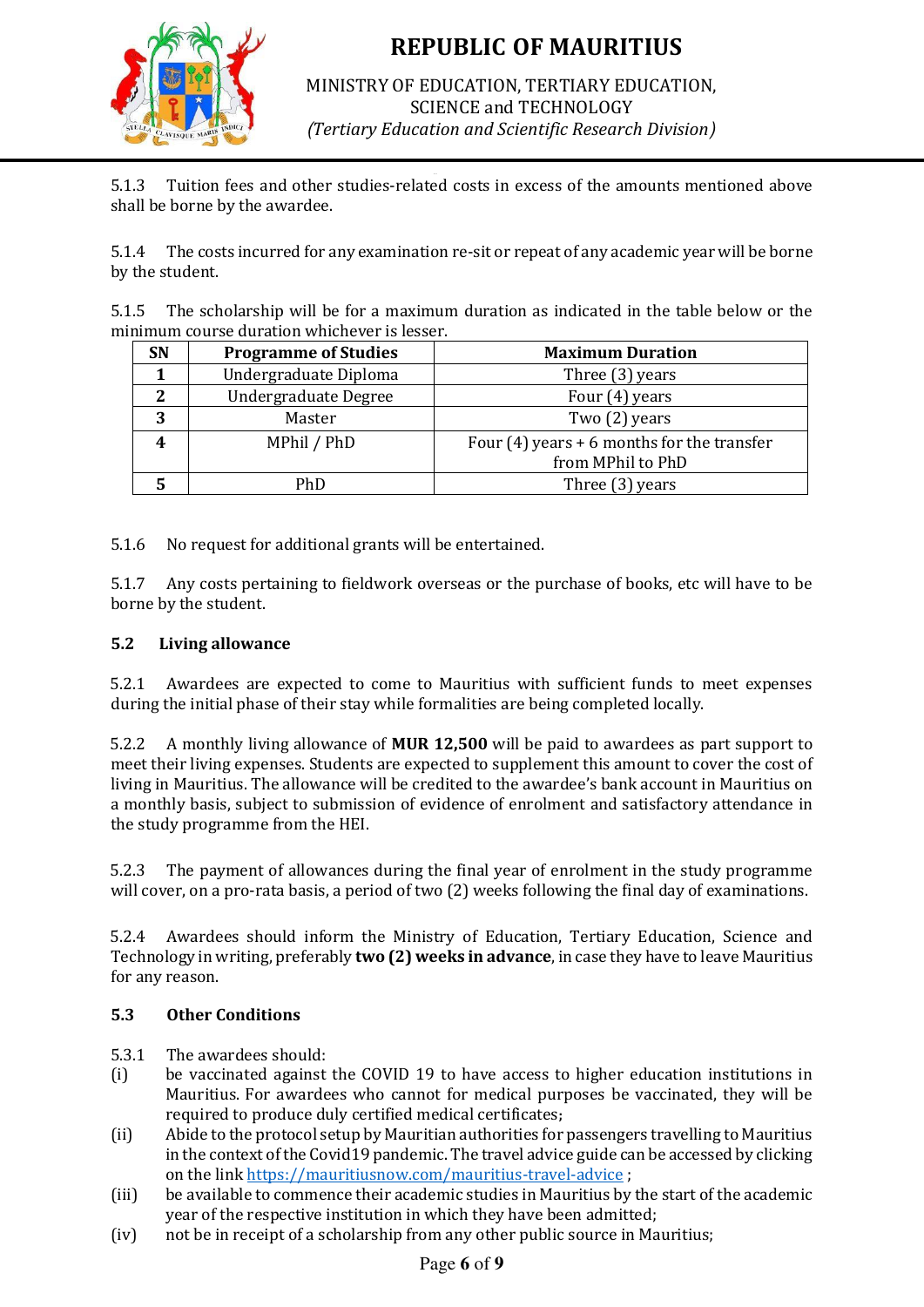

MINISTRY OF EDUCATION, TERTIARY EDUCATION, SCIENCE and TECHNOLOGY (*Tertiary Education and Scientific Research Division*)

- (v) undergo a medical check-up as per the Passport and Immigration Office requirements [\(](file:///C:/Users/Tertiary/Desktop/Tertiary/MASS%20DEC%202021/Mass%20Doc/()[http://passport.govmu.org\),](http://passport.govmu.org/) in Mauritius and the tests results shall be submitted to the Passport and Immigration Office, with a copy to the Ministry, not later than one month after arrival in Mauritius; and
- (iv) The Ministry reserves the right to request an applicant to undergo any such other medical tests as it deems fit.

## **6.0 Checklist of Documents to be submitted to Nominating Agency**

- Completed Application Form;
- Certified copy of Birth Certificate;
- Certified copy of bio-data page of passport
- Certified copies of educational certificates;
- Certified copies of transcripts;
- Medical certificate duly filled-in and signed by a registered medical Practitioner in *Section 6* of the Application Form. This should be appropriately stamped or sealed;
- Copy of letter of conditional offer by a public Higher education institution in Mauritius (if available at time of application) **OR** copy of acknowledgement notice from the Mauritian public HEI that an application for a seat has been made and the appropriate application fee has been paid; and
- Study/Research plan for candidates opting for a Master's and doctoral study.
- Supporting statement from a named supervisor from a University in Mauritius for PhD candidates.

## **7.0 List of Public Higher Education Institutions (HEIs) and their Tentative Application windows**

### **7.1** Application for the **April 2022** intake may be made at any of the following institutions: **For Undergraduate Programme**

| <b>Institution</b>                | <b>Tentative application window</b> |                | Website        |
|-----------------------------------|-------------------------------------|----------------|----------------|
|                                   | <b>Opening</b>                      | <b>Closing</b> |                |
| University of Technology,         | December 2021                       | March 2022     | www.utm.ac.mu  |
| <b>Mauritius</b>                  |                                     |                |                |
| Polytechnics Mauritius Ltd        | December 2021                       | February 2022  | www.poly.ac.mu |
| <b>For Postgraduate Programme</b> |                                     |                |                |
|                                   |                                     |                |                |
| Institution                       | <b>Tentative application window</b> |                | Website        |
|                                   | <b>Opening</b>                      | <b>Closing</b> |                |
| University of Mauritius           | December 2021                       | February 2022  | www.uom.ac.mu  |
| University of Technology,         | January 2022                        | March 2022     | www.utm.ac.mu  |
| <b>Mauritius</b>                  |                                     |                |                |
| Université des Mascareignes       | December 2021                       | February 2022  | www.udm.ac.mu  |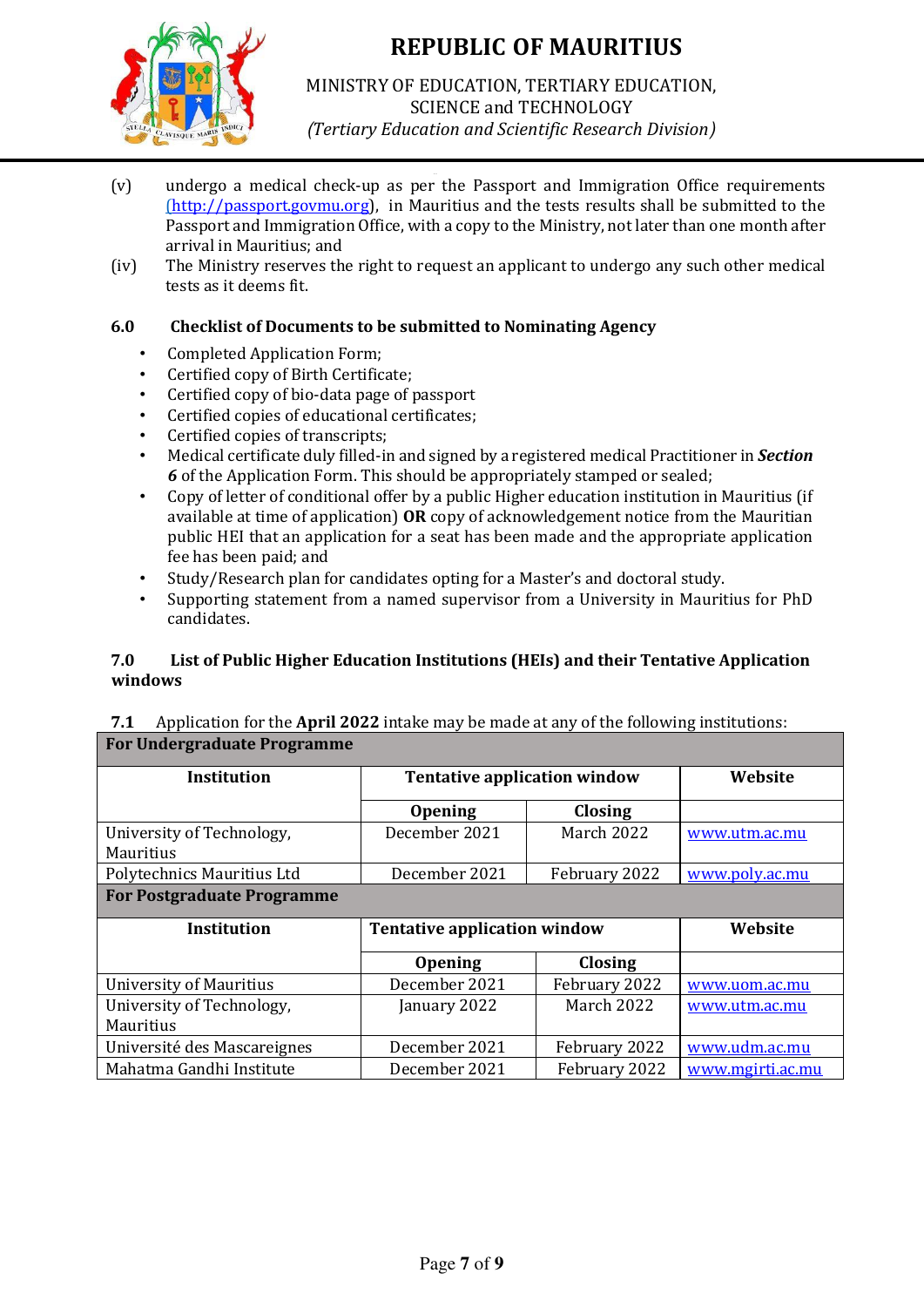

## MINISTRY OF EDUCATION, TERTIARY EDUCATION, SCIENCE and TECHNOLOGY (*Tertiary Education and Scientific Research Division*)

# **7.2** Application for the **October 2022** intake may be made at any of the following institutions:

### **For Undergraduate Programme**

| Institution                         | <b>Tentative application window</b> |                | Website          |
|-------------------------------------|-------------------------------------|----------------|------------------|
|                                     | <b>Opening</b>                      | <b>Closing</b> |                  |
| <b>University of Mauritius</b>      | June 2022                           | August 2022    | www.uom.ac.mu    |
| University of Technology,           | June 2022                           | August 2022    | www.utm.ac.mu    |
| Mauritius                           |                                     |                |                  |
| <b>Fashion and Design Institute</b> | April 2022                          | August 2022    | www.fdi.mu       |
| Université des Mascareignes         | May 2022                            | August 2022    | www.udm.ac.mu    |
| Mahatma Gandhi Institute            | June 2022                           | August 2022    | www.mgirti.ac.mu |
| Rabindranath Tagore Institute       | June 2022                           | August 2022    | www.mgirti.ac.mu |
| Mauritius Institute of Training     | <b>July 2022</b>                    | Aug 2022       | www.mitd.mu      |
| and Development                     |                                     |                |                  |
| Polytechnics Mauritius Ltd          | July 2022                           | August 2022    | www.poly.ac.mu   |
| <b>For Postgraduate Programme</b>   |                                     |                |                  |
| <b>Institution</b>                  | <b>Tentative application window</b> |                | Website          |
|                                     | <b>Opening</b>                      | <b>Closing</b> |                  |
| <b>University of Mauritius</b>      | May 2022                            | August 2022    | www.uom.ac.mu    |
| University of Technology,           | May 2022                            | August 2022    | www.utm.ac.mu    |
| Mauritius                           |                                     |                |                  |
| Université des Mascareignes         | May 2022                            | August 2022    | www.udm.ac.mu    |
| Mahatma Gandhi Institute            | May 2022                            | August 2022    | www.mgirti.ac.mu |

### **7.3 PhD applicants are requested to contact potential Supervisors on the following link/emails.**

| <b>Institution</b>             | Link/emails                                                    |                           |
|--------------------------------|----------------------------------------------------------------|---------------------------|
| <b>University of Mauritius</b> | http://www.uom.ac.mu/Images/Files/Research/themes.pdf          |                           |
| Université des                 | List of Potential Supervisors at Université des Mascareignes - |                           |
| Mascareignes                   | https://education.govmu.org/Pages/Mauritius-Africa-            |                           |
|                                | Scholarships-2020.aspx                                         |                           |
| University of                  | <b>Director General</b>                                        | Registrar                 |
| Technology, Mauritius          | directorgeneral@umail.utm.ac.mu                                | registrar@umail.utm.ac.mu |

### **8.0 Summary of Selection Criteria**

The nominations submitted will be assessed based on the following criteria:

- A. Duly completed application form;
- B. Evidence of enrolment or application for enrolment in a public HEI;
- C. The age criteria of the applicant;
- D. The minimum qualification requirements mentioned in **SECTION 3.3** of this document;
- E. Certified copies of academic transcripts/mark sheets;
- F. Medical clearance;
- G. Endorsement by the Nominating Agency of the country of citizenship of the applicant; and
- H. The study/research plan submitted by postgraduate applicants.